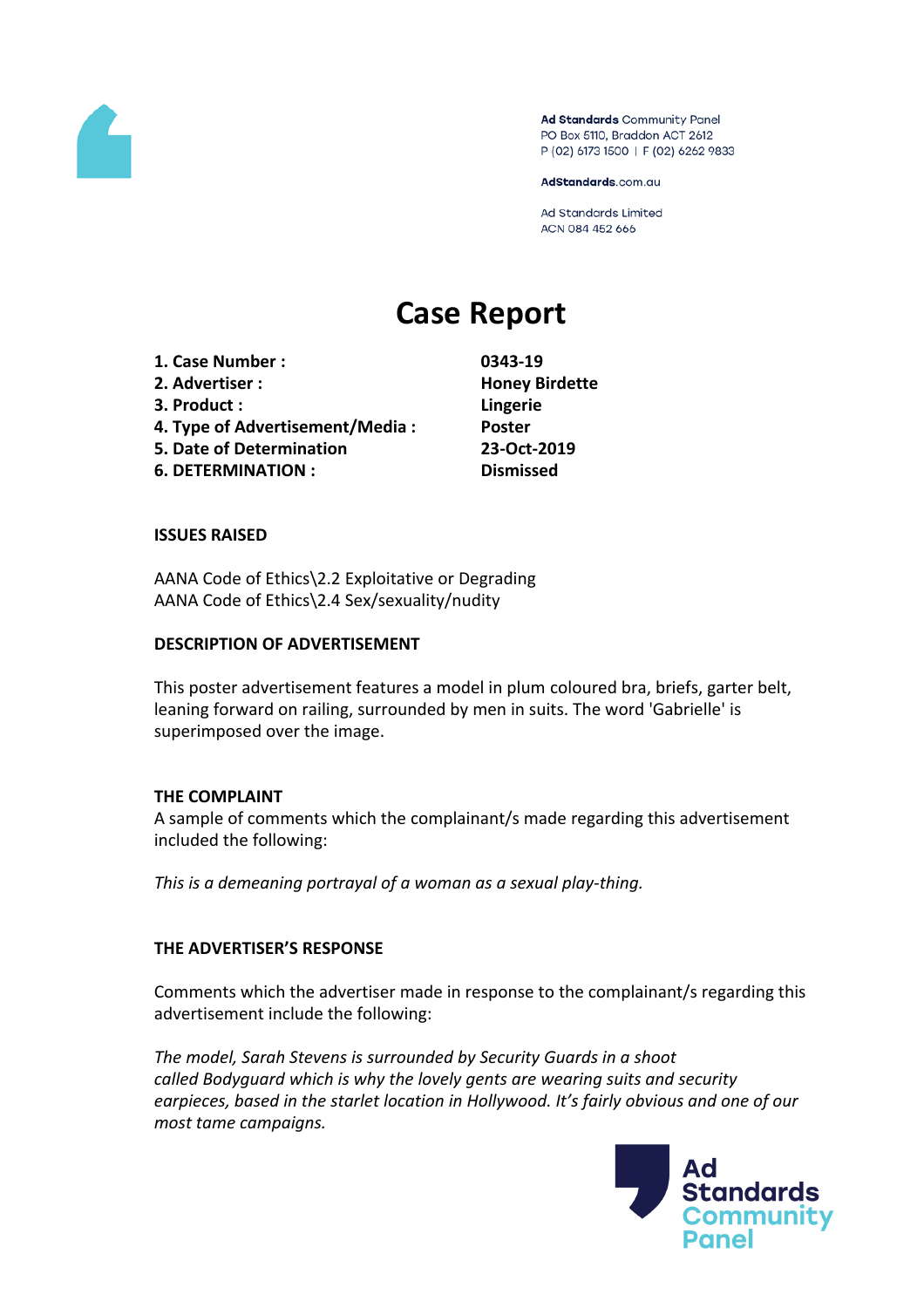

*Sarah Stevens is from the high profile One Management agency based in New York. She previously modelled for many lingerie companies world-wide in similar products. She is a also a model that is empowered by the product that she is wearing and that we sell in-store. In order to sell it (like any other retailer) we need to show it.*

*If a model in an advertisement is confident it doesn't automatically mean that she is "demeaned" or "undervalued" or lacking in "power". As far as I am aware I didn't open shops in Saudi Arabia where women are forced to cover up to protect themselves from men's dirty thoughts.*

*It means that she is simply a model advertising lingerie for a lingerie store and is not ashamed to be confident or empowered. Referring to her as a sex object is highly offensive to the model, to women, and to 2019. You would see more skin at the beach.*

*Why are we teaching young girls and women to be ashamed of their bodies? The female form not a matter of vulgarity or indecency.*

*We are here to empower women and we are going to continue to do that.*

## **THE DETERMINATION**

The Ad Standards Community Panel (the Panel) considered whether this advertisement breaches Section 2 of the AANA Code of Ethics (the Code).

The Panel noted the complainant's concern that the advertisement is a demeaning portrayal of a woman as a sexual plaything.

The Panel viewed the advertisement and noted the advertiser's response.

The Panel considered whether the advertisement was in breach of Section 2.2 of the Code. Section 2.2 of the Code states: "Advertising or marketing communications should not employ sexual appeal in a manner which is exploitative or degrading of any individual or group of people."

The Panel noted the complainant's concern that the advertisement is demeaning of the woman.

The Panel noted that the advertised product is lingerie and considered the advertiser is justified in showing the product and how it would be worn provided that in doing so it meets the provisions of the Code.

The Panel noted the AANA Practice Note which provides guidance on the meaning of the terms exploitative and degrading: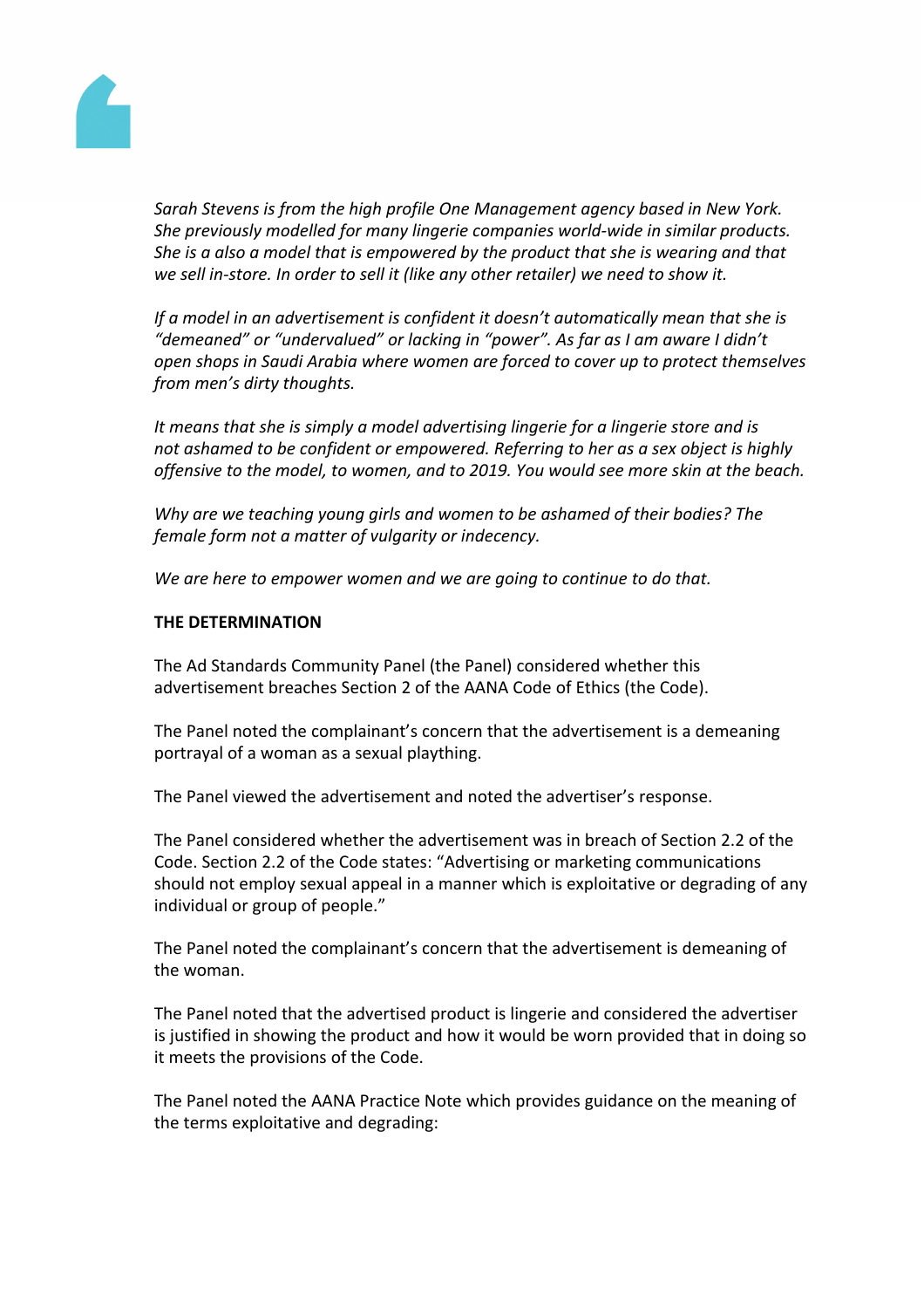

Exploitative - (a) taking advantage of the sexual appeal of a person, or group of people, by depicting them as objects or commodities; or (b) focussing on their body parts where this bears no direct relevance to the product or service being advertised. Degrading – lowering in character or quality a person or group of people.

The Panel first considered whether the advertisement used sexual appeal.

The Panel considered that the depiction of a woman in lingerie is one which most people would consider to contain sexual appeal.

The Panel then considered whether the advertisement used sexual appeal in a manner that was exploitative of an individual or group of people.

The Panel noted that it had considered an advertisement depicting women in lingerie surrounded by men in suits in case 0514-17, in which:

"The Board noted that there is a certain sexual connotation inferred in the image that the women are attending the party as entertainment for the men and that there is a strong level of sexual appeal as the women are dressed in lingerie.

The Board noted that it is impossible to tell if the women are intended to be attending the party as colleagues or as strippers but in the Board's view there was an obvious imbalance between the men and the women.

A minority of the Board felt that the women appeared confident and were not in a position that was in any way inferior to the men.

The majority of the Board however considered that the depiction of an office party was suggestive that the adults in the image did work together and in the Board's view the depiction of women in lingerie and men in suits at a work party was an imbalance that was a depiction that was lowering in character of the women and did purposefully debase or abuse a person for the enjoyment of others."

In the current case, the Panel considered that the woman was depicted as the heroine in the advertisement – as the star being protected by bodyguards. Her depiction in lingerie was relevant to the product being advertised. The Panel considered that the woman was not depicted in a vulnerable position and was not depicted as an object or commodity.

Rather, the Panel considered that the woman is depicted as the powerful focus of the advertisment and that the men in the advertisement are clearly bodyguards and are in her employ or service. The Panel also noted that the men in the advertisement are not looking at the model, but rather outwards to see what is happening around the woman. The Panel considered that there was no focus on a part of the woman's body that was not directly relevant to the product being promoted.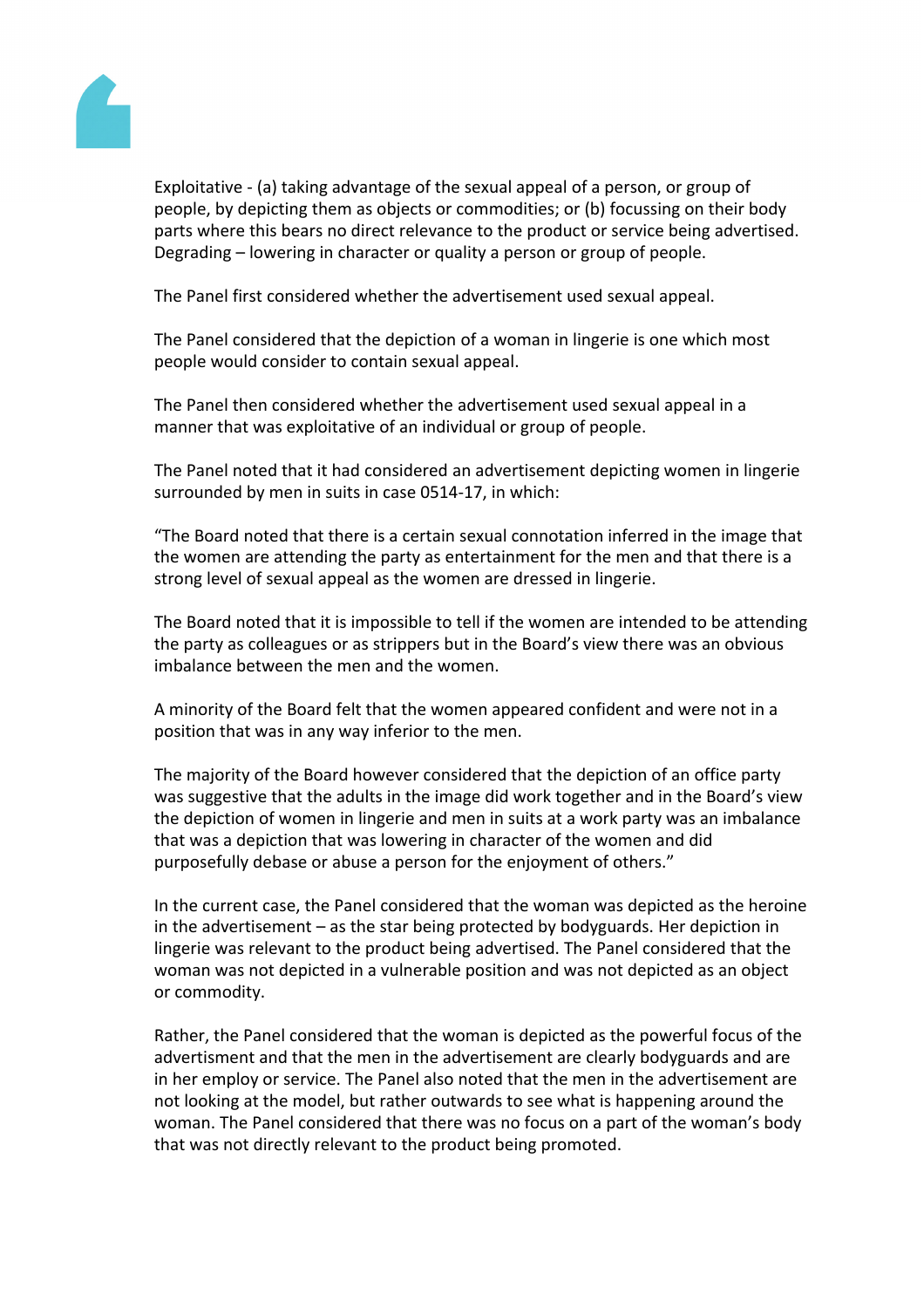

The Panel then considered whether the advertisement used sexual appeal in a manner that was degrading of an individual or group of people.

The Panel considered the woman was shown standing in a way which accentuated the product but did not gratuitously focus on any part of her body. The Panel considered that the depiction of a woman modelling lingerie was not a depiction which lowered the model in character or quality.

The Panel considered that the depiction of the model did not lower the character or quality of the model and did not use sexual appeal in a manner that was degrading of the model.

On that basis, the Panel determined that the advertisement did not employ sexual appeal in a manner which is exploitative or degrading of an individual and did not breach Section 2.2 of the Code.

The Panel considered whether the advertisement was in breach of Section 2.4 of the Code. Section 2.4 of the Code states: "Advertising or Marketing Communications shall treat sex, sexuality and nudity with sensitivity to the relevant audience".

The Panel considered whether the advertisement contained sex, sexuality or nudity.

The Panel considered whether the advertisement contained sex. The Panel noted the dictionary definition of sex most relevant to this section of the Code of Ethics is 'sexual intercourse; sexually stimulating or suggestive behaviour.' (Macquarie Dictionary 2006).

The Panel noted that the woman was posed wearing lingerie and considered that such a pose and such attire was not in itself a depiction of sexual intercourse or sexually stimulating or suggestive behaviour. The Panel considered that the advertisement did not contain sex.

The Panel considered whether the advertisement depicted sexuality.

The Panel noted the definition of sexuality includes 'sexual character, the physical fact of being either male or female; the state or fact of being heterosexual, homosexual or bisexual; sexual preference or orientation; one's capacity to experience and express sexual desire; the recognition or emphasising of sexual matters.' The Panel noted that for the application of the term in the Code, the use of male or female actors in an advertisement is not of itself a depiction of sexuality.

The Panel considered that the image references sexual matters as it is a promotion for a store that sells lingerie in a wide variety of styles and that the image of the woman posed in a manner that suggests she is showing off the lingerie is a depiction of the woman expressing her sexuality.

The Panel noted the Practice Note for the Code states: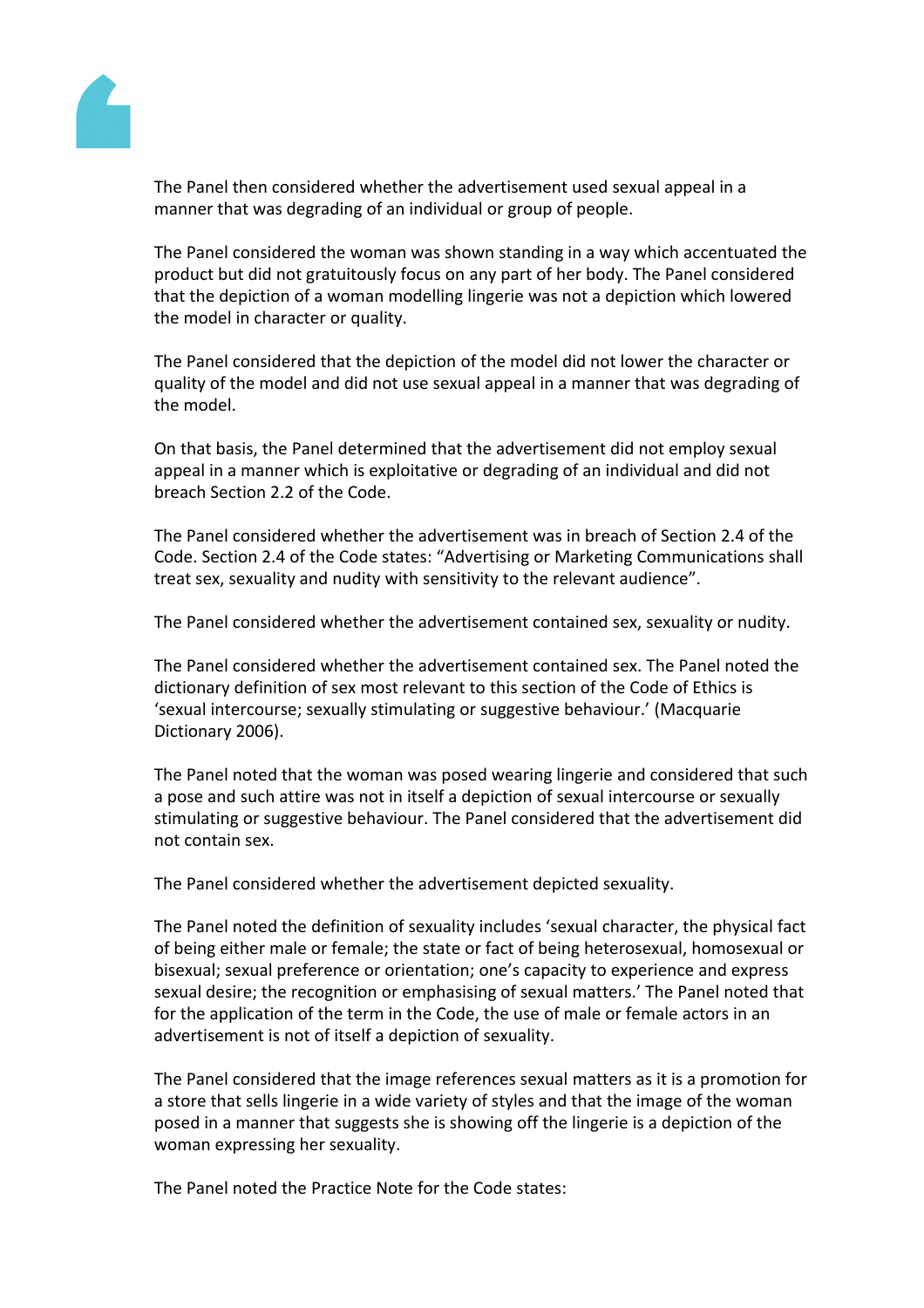

"Images which are not permitted are those which are highly sexually suggestive and inappropriate for the relevant audience. Explicit sexual depictions in marcomms, particularly where the depiction is not relevant to the product or service being advertised, are generally objectionable to the community and will offend Prevailing Community Standards."

The Panel considered that the depiction of the woman wearing this style of lingerie was relevant to the product being promoted. The Panel considered that although it is reasonable for an advertiser to depict the product being promoted, the depiction should be treated with sensitivity to the relevant audience.

The Panel considered the meaning of 'sensitive' and noted that the definition of sensitive in this context can be explained as indicating that 'if you are sensitive to other people's needs, problems, or feelings, you show understanding and awareness of them.'

(https://www.collinsdictionary.com/dictionary/english/sensitive)

The Panel noted that the requirement to consider whether sexual suggestion is 'sensitive to the relevant audience' is a concept requiring them to consider who the relevant audience is and to have an understanding of how they might react to or feel about the advertisement – the concept of how subtle sexual suggestions is or might be is relevant to the Panel considering how children, and other sections of the community, might consider the advertisement.

The Panel noted that this image appears in store windows and considered that the relevant audience includes retail and ancillary services workers, people shopping in the Honey Birdette store and people who are not shopping at Honey Birdette but who are walking past the store, and that this last group would include children.

The Panel considered that in a shopping centre environment it is not unusual to have retailers who promote women's lingerie and clothing and that visitors to the centre would expect to see a range of stores selling products directed to the wide variety of adults, children and young people.

The Panel considered that while the style of the lingerie is sexualised, the woman's pose is not sexually suggestive just because she is wearing lingerie. The Panel acknowledged that the sexualised nature of the product itself may not be considered appropriate to be advertised in public facing areas by some people shopping in the centre, including those with young children. However in this instance the Panel considered that there was no sexual messaging or themes in the advertisement and that the woman is posed in a manner which shows off the lingerie but is not focused on her body parts or suggesting partial nudity.

The Panel considered that young children would be unlikely to view this advertisement as sexually suggestive, and the most likely interpretation by this audience would be of a woman posing in underwear that is available for sale in the